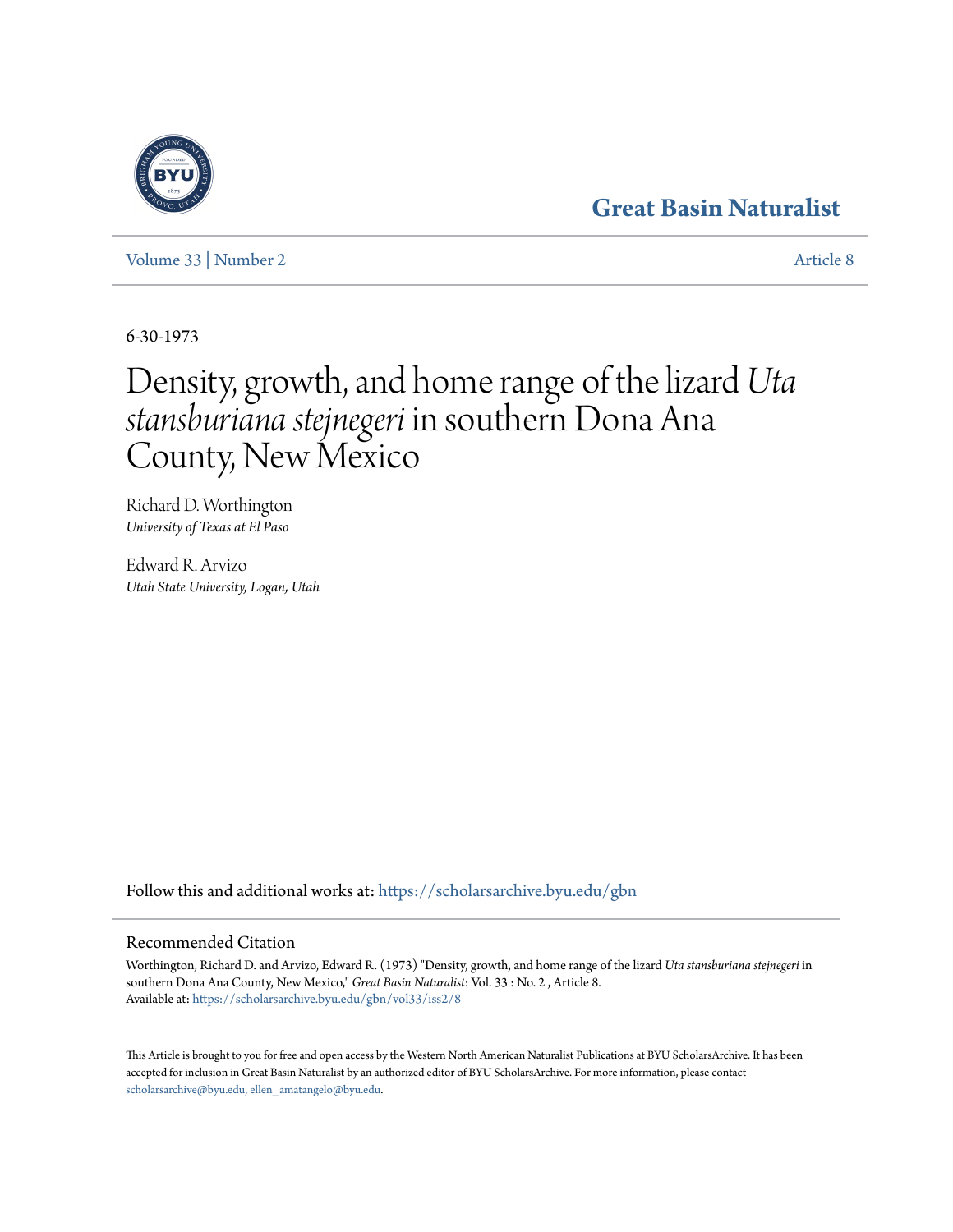#### DENSITY, GROWTH, AND HOME RANGE OF THE LIZARD UTA STANSBURIANA STEJNEGERI IN SOUTHERN DONA ANA COUNTY, NEW MEXICO'

#### Richard D. Worthington<sup>2</sup> and Edward R. Arvizo<sup>3</sup>

ABSTRACT.— Side-blotched lizards. Uta stansburiana, were marked and recaptured on <sup>a</sup> study plot near Anapra. Dona Ana County, New Mexico, during the summer of  $1971$ . The density in July was estimated to be 20.3 individuals per acre (50.2 per hectare). The home range size for males averaged 0.254 acres and for females, 0.097 acres. Males 48-53 mm s-v increased 0.034 mm/day in s-v length and 0.067 mm/day in tail length from middle .July to early September. Females <sup>41</sup> .5-46 mm s-v increased 0.028 mm/day in s-v length and 0.058 mm/day in tail length during the same period.

During the past hundred years the vegetation of southern New Mexico has changed from a desert grassland climax to a desert climax (York and Dick-Peddie, 1969). Presumably, there have been major changes in the composition of the vertebrate fauna and the relative abundance of different species. Preliminary investigations of the lizard fauna on a study plot located near Anapra, Dona Ana County, New Mexico, were begun during the summer of 1970 in order to determine species composition, relative abundance, and other ecological parameters of the different populations. Data gathered on Uta stansburiana stejnegeri during the summer of 1971 have been analyzed and are presented and compared with the results of other investigators.

#### **METHODS**

A study plot measuring <sup>100</sup> yards to <sup>a</sup> side (10,000 sq yd; 2.07 acres) was constructed on the morning of 18 July 1971 and marked with numbered and lettered stakes at 50 ft intervals forming 36 quadrats. Observations were begun on the same afternoon. The study plot was worked by two observers on 14 visits and by one observer on two visits through 29 July. Lizards were collected by noosing and marked by toe clipping. Numbers were painted on the backs of lizards with a water-base paint to facilitate recognition with <sup>a</sup> minimum of recaptures. The point at which the lizard was first seen was noted, and the number of feet to the nearest stake recorded in order that the home range could be reconstructed. The sex, snout vent length, tail length, and length of any regenerated portion of the tail was determined for each lizard at the time of first capture.

We attempted to estimate density by marking all individuals on the study plot and have followed Tinkle and Woodard (1967) in considering individuals as residents if most of the capture points were within the study plot. The study plot and its immediate periphery were patrolled in different patterns to avoid biasing the observations.

<sup>4</sup>Contribution No. 4 from the Museum of Arid Land Biology, University of Texas at El Paso.<br>4Department of Biological Sciences, University of Texas at El Paso, El Paso, Texas 79968.<br>4Department of Zoology, Utah State Univers

<sup>124</sup>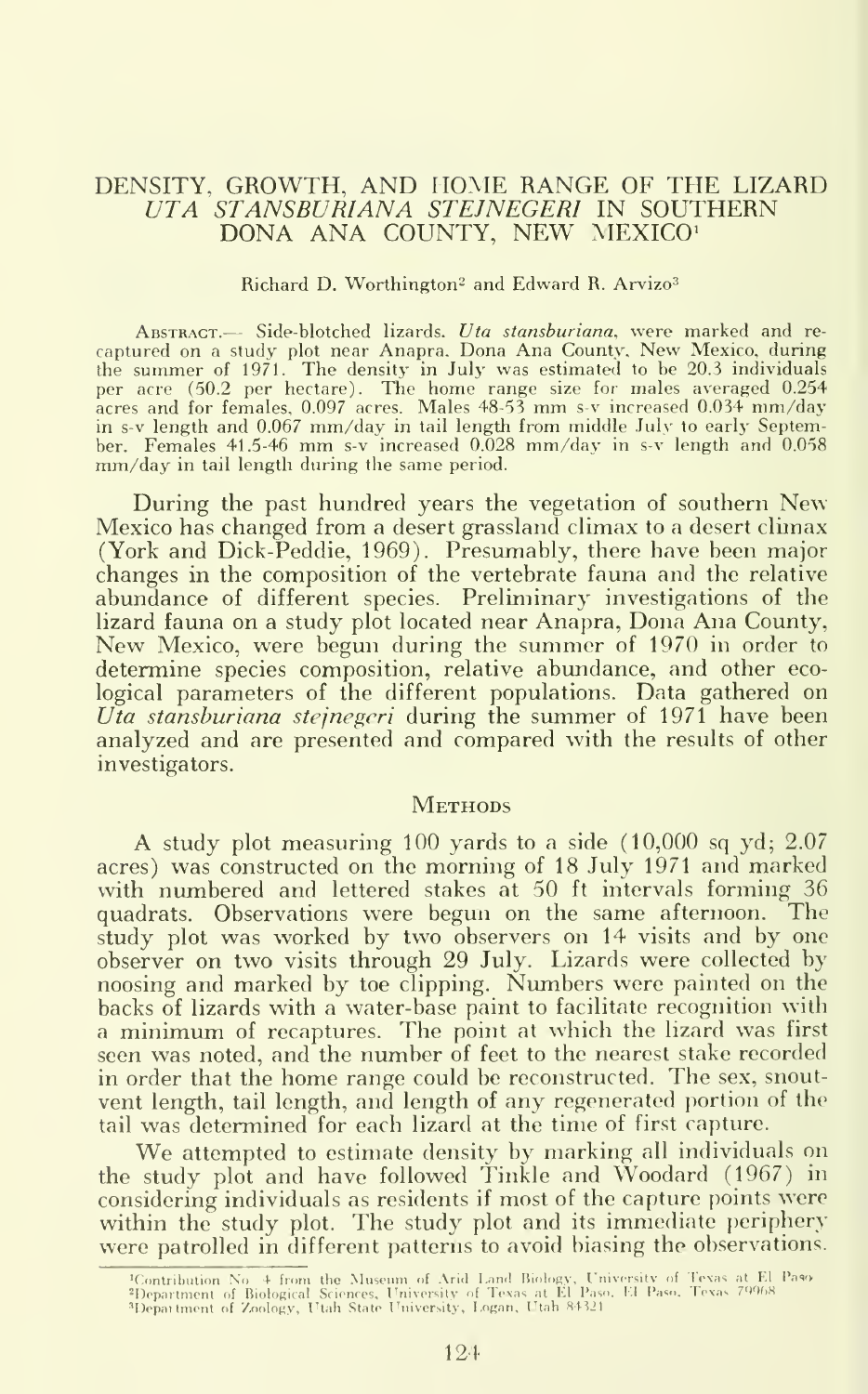Only individuals with five or more recapture or sighting points (up to <sup>a</sup> maximum of 10) during the July period were used for deter mination of home range. The study area was worked again on three occasions (4-6 Sept.) in order to recapture individuals marked in July for the determination of growth rates.

Two methods were used to describe the vegetation of the study plot. A direct count of the larger plants which could supply cover for the lizards was made. In addition, ten groups of four one-metersquare plots were selected randomly utilizing a random numbers table to determine the quadrat, coin tosses to determine the quarter of the quadrat, and stick toss to determine the one-meter plots. All of the plants were low; therefore, the basal area (shade area) was determined for each individual plant present. Frequency and coverage estimates were calculated. The vegetation analysis was conducted in September, and the area occupied by annuals and other plants that sprouted during the summer rainy season was subtracted in order to approximate plant coverage for July.

#### STUDY AREA

The study area is in the southern part of Dona Ana County, New Mexico, along the United States-Mexico boundary (lat. 31°47' 10"N, long. 106°35'05"W). It is situated at the edge of the La Mesa Surface near the Rio Grande and the town of Anapra at an elevation of 1250 m. The area consists of low dunes of windblown sand which attain <sup>a</sup> maximum height of 1.3 m and which are covered sparsely by vegetation. Larger plants on the study plot providing cover for lizards are 68 Larrea tridcntata, 52 Yucca elata, 27 Dalea scoparia, 4 *Prosopis glandulosa*, and 2 *Ephedra* sp. Plant coverage increased from about 19 percent at the time the study was initiated to 31 percent in September. Frequency and percentage of total coverage for plants encountered in 40 one-meter-square plots selected at random are presented in Table 1. Botanical preparations of <sup>a</sup> majority of the species encountered in the study area have been deposited in the Museum of Arid Land Biology. University of Texas at El Paso.

| <b>TABLE 1.</b> Relative coverage and frequency of plant species determined from |  |  |  |  |  |
|----------------------------------------------------------------------------------|--|--|--|--|--|
| one-square-meter plots $(N=40)$ selected at random in the study area during      |  |  |  |  |  |
| September 1971.                                                                  |  |  |  |  |  |

| Name                  | No. Plants | Relative<br>Coverage | Frequency |  |
|-----------------------|------------|----------------------|-----------|--|
| Larrea tridentata     |            | 46.9                 | 18        |  |
| Salsola kali          | 20         | 10.1                 | 30        |  |
| Amaranthus sp.        | 41         | 16.7                 | 53        |  |
| Sporobolus giganteus  |            | 3.1                  | 15        |  |
| Sporobolus flexuosus  |            | 2.9                  | 10        |  |
| Erioneuron pulchellum |            |                      |           |  |
| Tidestromia sp.       |            | 4.3                  | 10        |  |
| Dalea scoparia        |            | 9.8                  |           |  |
| Yucca elata           |            | 4.0                  |           |  |
| Others                |            | $\cdot$ .2           |           |  |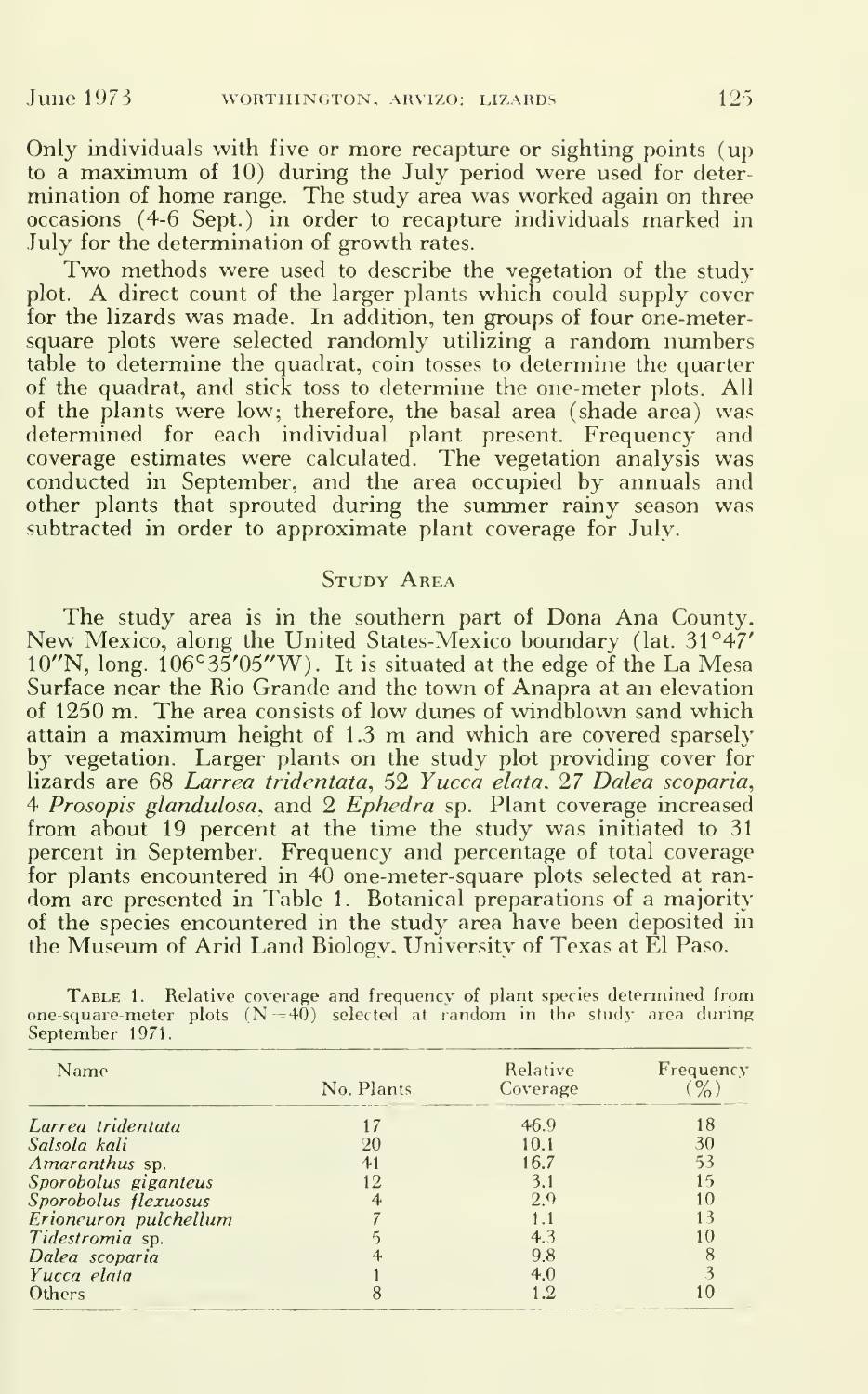Weather data for the El Paso International Airport, located about <sup>21</sup> km east of the study area, are available (Orton, 1969). The average annual precipitation is 20.04 cm, about half of which falls between June and September. El Paso averages 101 days a year in which the maximum temperature is 32.2 C or above and only one  $\alpha$  a vear in which the maximum temperature is 0 C or below. The percentage of possible sunshine is 83. Extremes of temperature range from  $-22.2$  to  $41.1$  C.

Uta stansburiana is the most abundant lizard on the study plot. Other reptiles collected on the study plot are *Sceloporus undulatus*, Phrynosoma cornutum. Cnemidophorus tigris. Crotaphytus wislizeni. Masticophis flagellum, and Crotalus viridis.

#### POPULATION DENSITY

During July a few hatchlings were beginning to appear in the population. One hatchling was marked and two others were seen; however, they were not included in the population estimates. Estimates pertain only to individuals that have overwintered at least once. The smallest of these individuals was <sup>a</sup> <sup>39</sup> mm s-v immature male; however, most of the individuals were sexually mature.

A total of <sup>45</sup> lizards were marked. Population estimates based on 42 individuals having all or a majority of capture points within the study plot are 20.3 individuals per acre or 50.2 per hectare. The sex of one individual was not determined, but of the remaining 44 individuals marked, the sex ratio was equal. Turner et al.  $(1970)$ found density estimates for four Nevada study plots over a threeyear period to vary from 25.7 to 113.1 individuals per hectare. The mean estimates of the four plots for the years 1966 and 1968 show close agreement to the results reported here with estimates of 56.8 and 42.5 individuals per hectare respectively. The 1967 estimate of 80.3 is considerably higher than the Anapra estimate and indicates that wide fluctuations may occur at <sup>a</sup> given site.

Tinkle and Woodard (1967) compared densities of three populations of *Uta stansburiana* located in Texas, Colorado, and Nevada. Estimates ranged from 12.6 individuals per acre (Nevada, June-July 1964) to 17.5 per acre (Colorado, June-August 1965), which are lower than the Anapra estimate. Other estimates of the size of Uta stansburiana populations in Nevada during June (Tanner and Jorgensen, 1963; Tanner and Hopkin, 1972) range from 4.5 to 10.4 individuals per acre and are also lower than reported for Anapra. The El Paso area was experiencing <sup>a</sup> severe drought just prior to the study, with an official rainfall of less than 2 cm for the first six months of 1971. This suggests the possibility that the estimate of 20.3 individuals per acre may be lower than normal.

#### Home Range

Home range size estimates were determined from recapture radii (mean radius plus 2s) for individuals with five or more points of capture or sighting. This method is considered the most reliable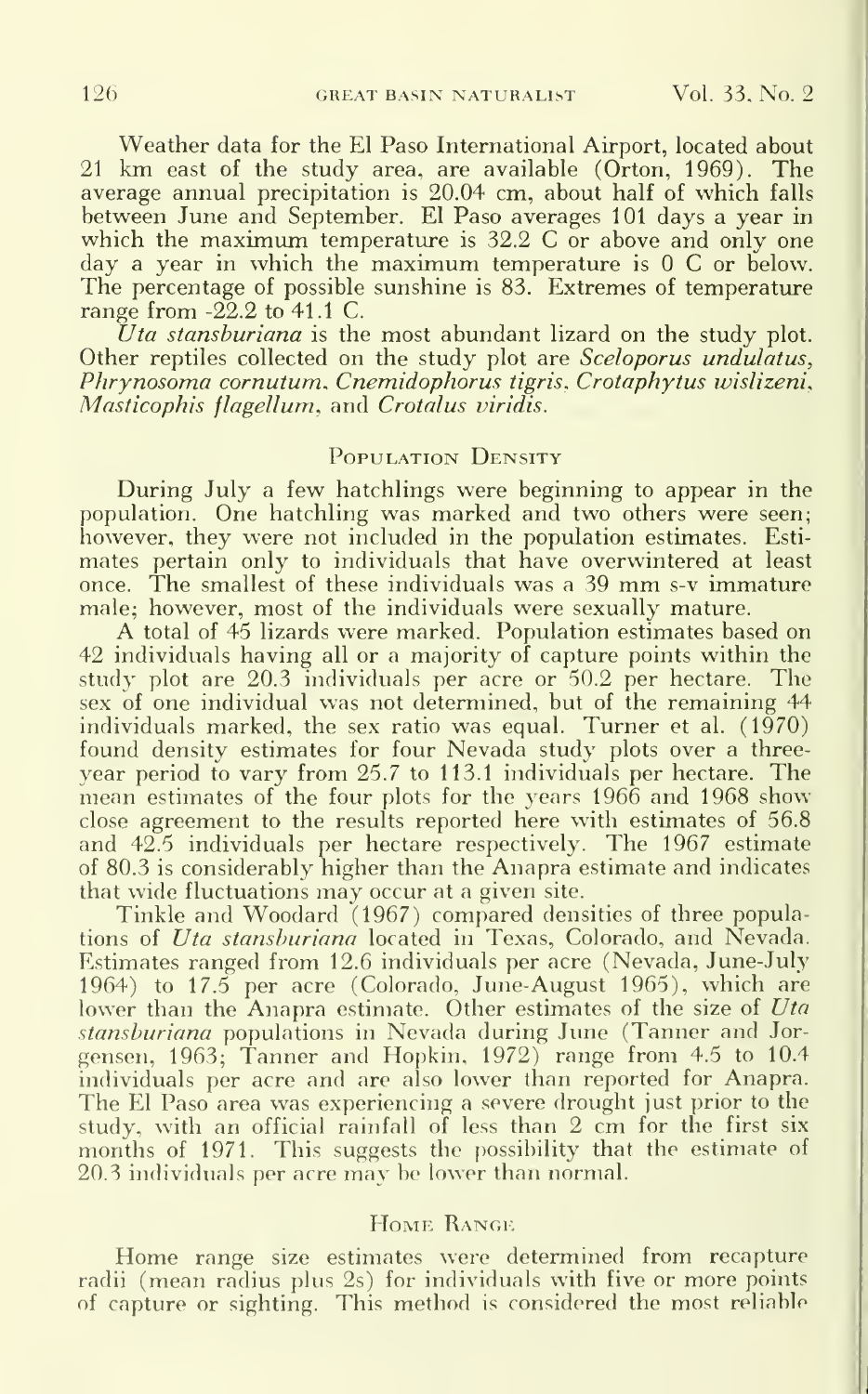for estimating the home range size of Uta stansburiana, although there is some disagreement relating to the minimum number of points to be used (Jorgensen and Tanner, 1963; Tinkle, 1967; Tinkle and Woodard, 1967).

The average home range area for 9 males was 0.254 acres (0.046- 0.712 acres). The average home range area of <sup>11</sup> females was 0.097 acres (0.016-0.164 acres). These estimates are consistently lower than those reported by Jorgensen and Tanner (1963) and Tinkle and Woodard (1967). Jorgensen and Tanner (1963) report home range sizes of 0.98 acres (adult males), 0.68 acres (adult females). and 0.42 acres (juveniles) for Uta stansburiana on the Nevada Test Site. Tinkle and Woodard (1967) report home range sizes for  $Uta$ in Texas, Colorado, and Nevada ranging from 0.27 acres (Colorado) to 0.50 acres (Texas) for males and 0.12 (Nevada) to 0.23 (Colorado) acres for females. Density figures for the populations studied by Jorgensen and Tanner (1963) and Tinkle and Woodard (1967) are lower than those reported for Anapra. Tinkle (1967) has de termined that the juveniles establish home ranges by penetrating and continually expanding their initial home range until they can no longer do so. This suggests an inverse relationship between density and home range size and indicates that the Anapra estimates are comparable to those obtained by other investigators.

#### **GROWTH**

The study area was worked between 4 September and 6 September 1971 to recapture lizards marked during July in order to determine summer growth rates. During the period of July through September, rainfall, plant growth, and presumably insect abundance are maximal. Most, if not all. of the period is within the breeding season of Uta, and many of the females collected in July were gravid. Growth data for males and females are summarized in Table 2.

Tanner and Jorgensen (1963), Tanner (1965), Tinkle (1967), and Tanner and Hopkin (1972) present growth data for Uta stansburiana. Tinkle  $(1967)$  presents daily growth rates of adult Uta from near Kermit, Texas. Daily growth rates of 0.17 mm (males) and 0.24 mm (females) for the August-September period and 0.10 mm (males) and 0.32 mm (females) during the June-July period are considerably higher than reported for Anapra lizards (Tinkle, 1967).<br>It is possible that the discrepancy may represent the inclusion of many immature individuals in the size classes Tinkle (1967) constructed, whereas all of the Anapra lizards are reproductive. Growth data for Nevada and Utah Uta (Tanner and Jorgensen, 1963; Tanner, 1965; Tanner and Hopkin, 1972) indicate that adults increase in size at rates more comparable to those reported for the Anapra population.

Tail-growth rates as high as 0.13 mm/day for <sup>9</sup> males (46-50 mm. s-v) and 0.05 mm/day for <sup>3</sup> females (42-46 mm s-v) are reported by Tinkle (1967) for  $Uia$  collected during September through November near Kermit. Texas. These rates are comparable to those